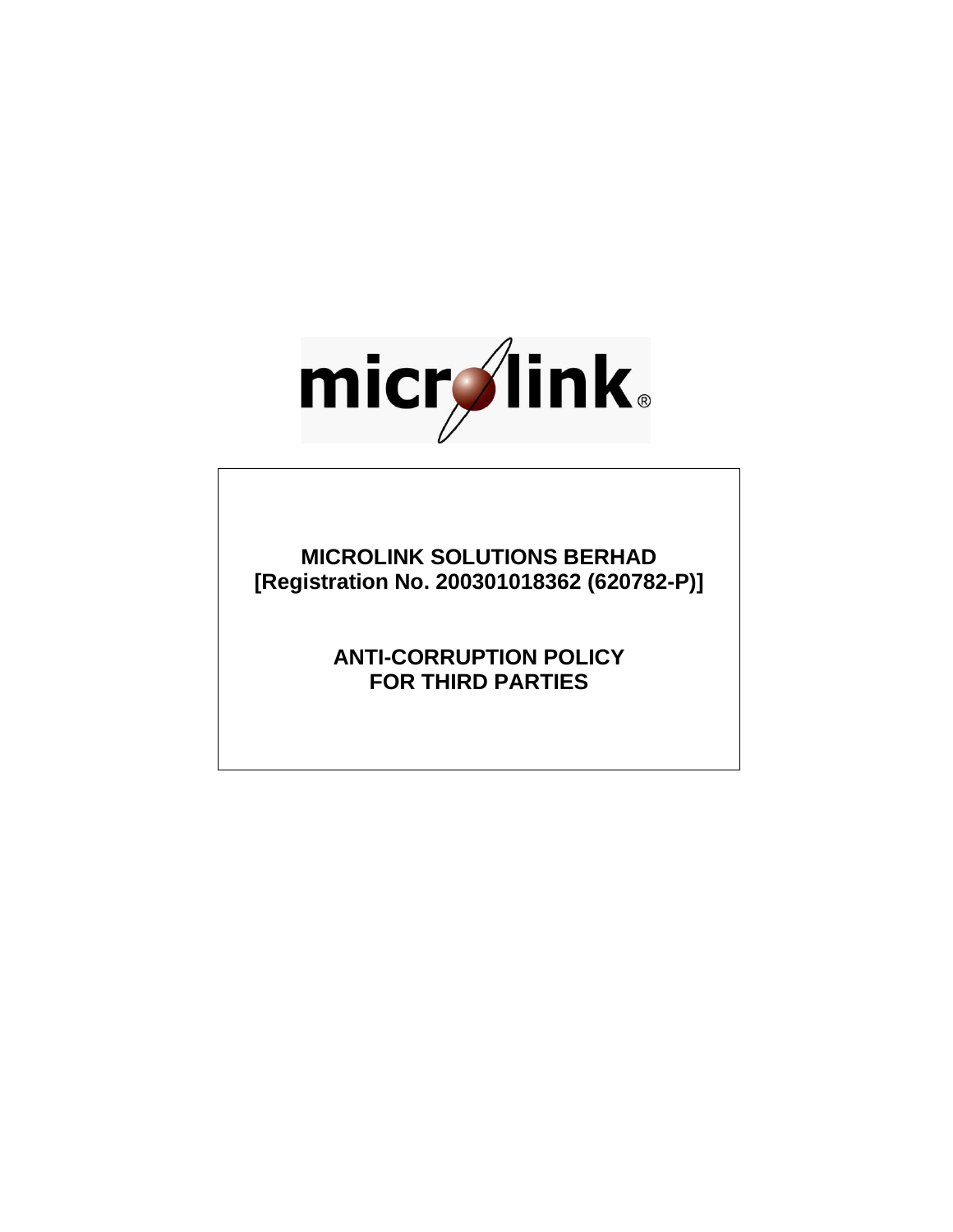## **Anti-Corruption Policy for Third Parties**

## **1.0 Introduction and Objectives**

#### **1.1 Introduction**

Microlink Solutions Berhad ("MSB" and/or the "Company") and its group of companies (collectively, the "MICROLINK Group") are committed to conduct their business in an open, honest and ethical manner. In line with this commitment, the MICROLINK Group adopts a zero-tolerance approach to all forms of Bribery and Corruption.

All Third Parties (as hereinafter defined) must read, understand and comply with this Anti-Corruption Policy for Third Parties ("ACP" / "Policy") as well as all relevant laws and regulations, including but not limited to, the Malaysian Anti-Corruption Commission ("MACC") Act 2009 (Amendment 2018), the Penal Code (Act 574) ("Penal Code") and the Anti-Money Laundering and Anti-Terrorism Financing Act 2001 ("AMLA 2001").

### **1.2 Objectives**

The objective of this Policy is to reiterate the MICROLINK Group's commitment to comply with all laws relating to anti-bribery and anti-corruption in Malaysia by ensuring that all Third Parties it deals with carries the same values and principles as the MICROLINK Group in relation to anti-bribery and anti-corruption.

The Policy sets out the statements and guidelines in relation to improper solicitation, Bribery and other Corrupt activities and issues that may arise in the course of business and seeks to provide guidance to Third Parties to effectively understand, recognise, detect and avoid potential Corrupt practices not only in their dealings with the MICROLINK Group but also in their own business operations.

#### **2.0 Definitions**

For purposes of this Policy, the following definitions shall apply:

**Bribery** means the action of soliciting, receiving, giving or promising Bribes.

**Bribes** means Gratifications given specifically for the purpose of enticing winning favours or to influence the decision or behaviour of an individual or company to benefit a party or the organisation represented.

**Conflict of Interest** means a situation in which an individual or company with an obligation to the MICROLINK Group has a conflicting interest, or is in a position to take advantage for personal benefit, including the benefit for their family/household and friends.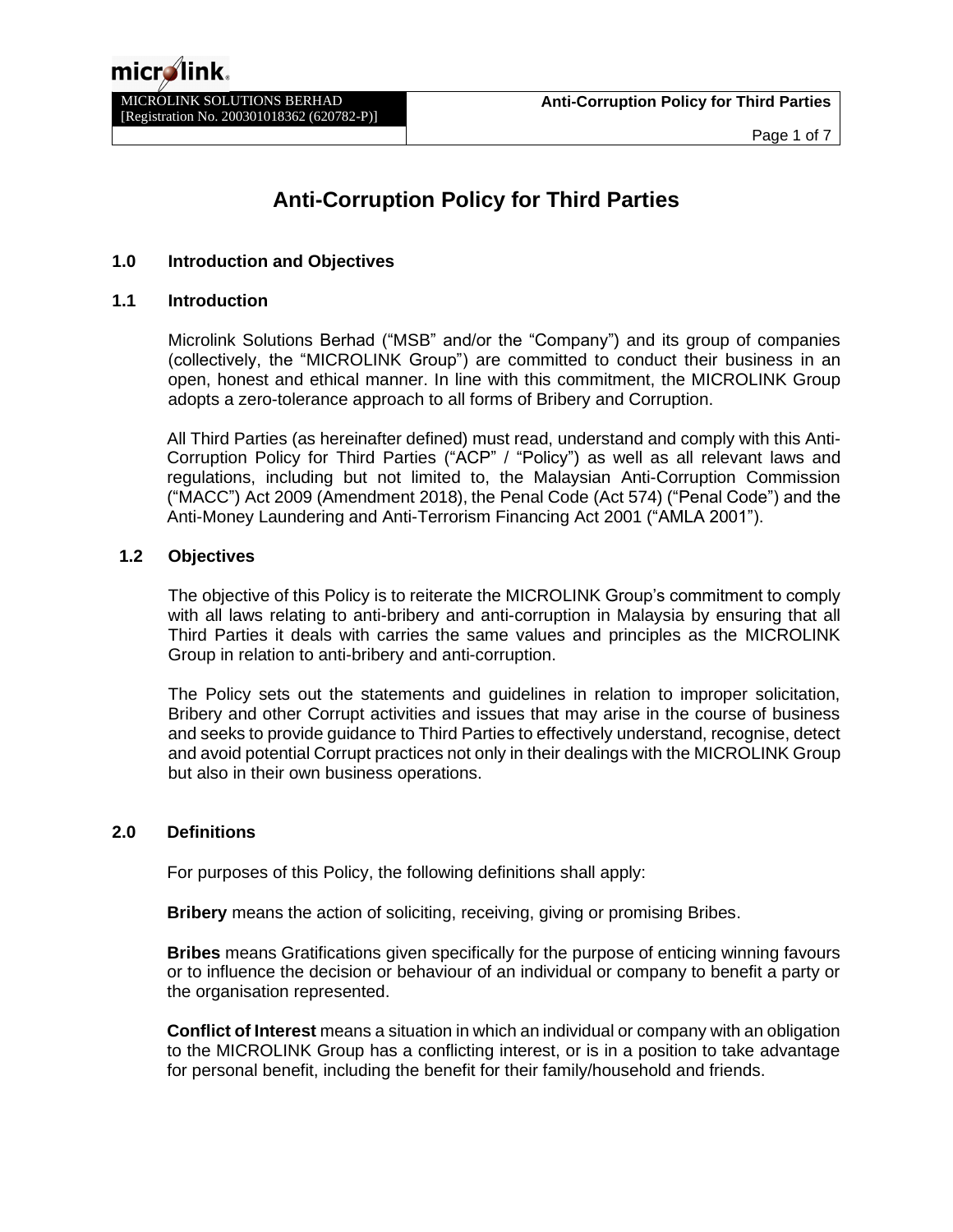| <b>MICROLINK SOLUTIONS BERHAD</b><br>[Registration No. 200301018362 (620782-P)] | <b>Anti-Corruption Policy for Third Parties</b> |
|---------------------------------------------------------------------------------|-------------------------------------------------|
|                                                                                 | Page 2 of 7                                     |

**Corruption** means any unlawful or improper behaviour that seeks to gain an advantage through illegitimate means, and includes without limitation, Bribery, abuse of power, extortion, fraud, deception, collusion, cartels, embezzlement and money laundering. The word "**Corrupt**" shall be construed accordingly.

**Directors** means the directors of companies under the MICROLINK Group including all independent and non-independent directors, executive and non-executive directors, as well as alternate or substitute directors.

**Employees** are any persons who are in the employment of the MICROLINK Group, including but not limited to, permanent and temporary executives, non-executives, secretaries, secondees and individuals on direct hire including contract employees.

**Gratification** shall have the meaning ascribed to it under the MACC Act 2009 (Amendment 2018).

**Third Parties** means all third parties dealing with the MICROLINK Group, including but not limited to, customers, business partners, contractors, vendors and suppliers.

## **3.0 Gifts**

#### **3.1 No Gift Policy**

The MICROLINK Group practices a "No Gift Policy" whereby, subject only to certain narrow exceptions, the MICROLINK Group's Employees and Directors, and agents acting for or on behalf of the MICROLINK Group or its Employees and Directors, are prohibited from, directly or indirectly, receiving or providing gifts.

The "No Gift Policy" is intended to prevent any Conflict of Interest or the appearance of any Conflict of Interest for either party in on-going or potential business dealings between the MICROLINK Group and the Third Party, as a gift can be seen as a Bribe that may bring the MICROLINK Group's reputation into disrepute or be in violation of anti-Bribery and anti-Corruption laws.

## **3.2 Exceptions to the "No Gift Policy"**

Whilst the MICROLINK Group generally adopts a "No Gift Policy", there are certain exceptions to the general rule whereby the receiving and provision of gifts are permitted in the following limited situations:

- **Exchange of gifts at a company-to-company level (e.g. gifts exchanged between** companies as part of an official company visit/courtesy call and thereafter the said gift is treated as company property);
- **E** Gifts provided in conjunction with an official function, event or celebration (e.g. commemorative gifts or door gifts offered to all guests attending the event);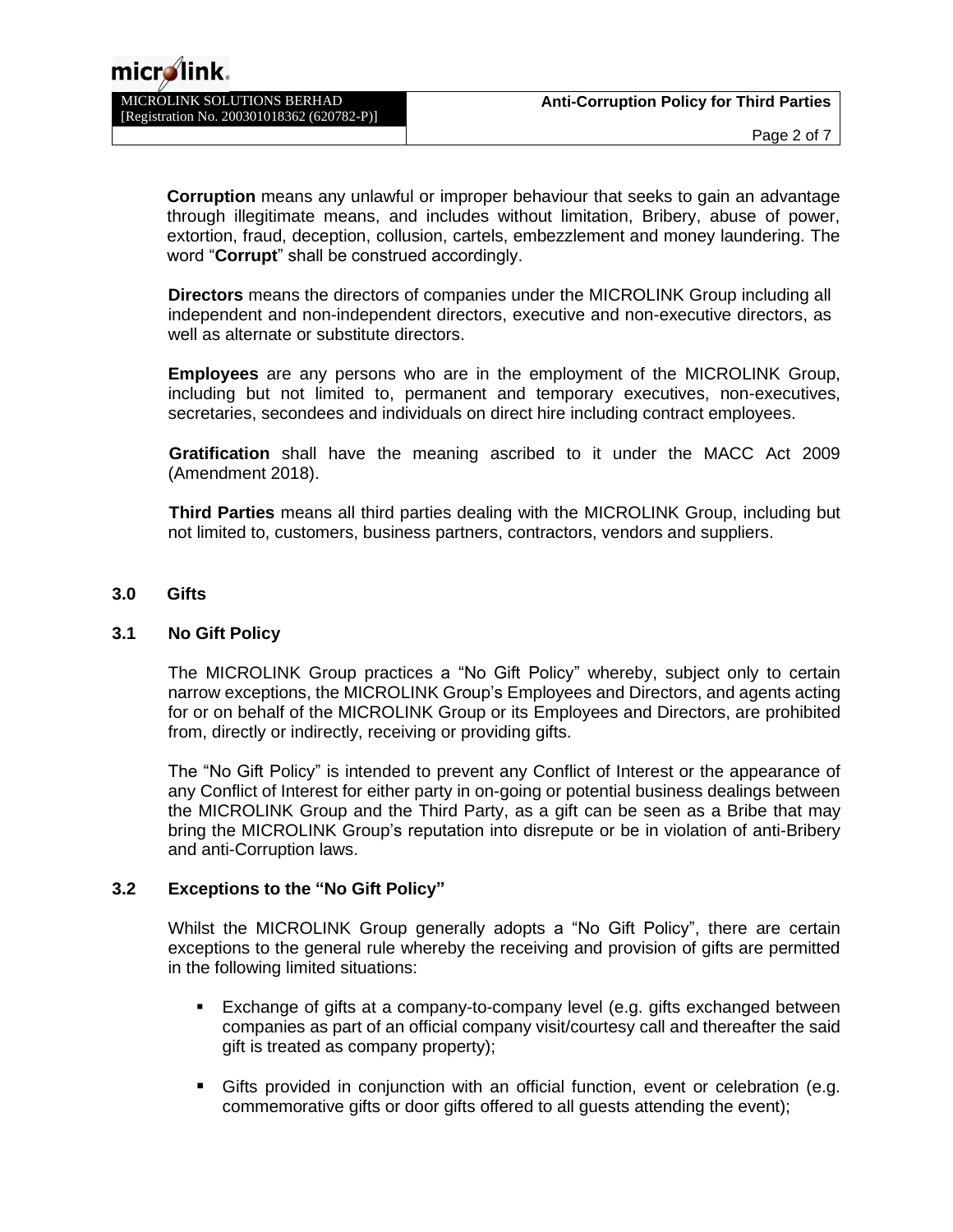| <b>MICROLINK SOLUTIONS BERHAD</b>          | <b>Anti-Corruption Policy for Third Parties</b> |
|--------------------------------------------|-------------------------------------------------|
| [Registration No. 200301018362 (620782-P)] |                                                 |
|                                            | Page 3 of 7                                     |

- Festive hampers or other perishable items (e.g. fruits, flowers, cakes, etc.) of market value of **RM500** or less in total for the package given and received during festivals or special occasions not on a personal basis, to be shared and distributed to all employees of the recipient company; and
- Souvenirs or token gifts of nominal or insubstantial value value (defined as less than **RM100**) bearing the donor's company name or logo (e.g. t-shirts, caps/hats, stationeries, diaries, calendars, key rings, plaques and other small promotional items) that are given out to members of the public, business partners, customers, shareholders and other stakeholders, and form part of the company's brand building or advertising activities.
- **3.3** Notwithstanding the above, Third Parties are expected to observe the general principles set out below in the handling of all gift activities:
	- Conscientiously maintain the highest degree of integrity and professionalism;
	- Always exercise proper care and judgment;
	- Avoid Conflicts of Interest or the perception of it; and
	- Comply with all applicable laws and regulations, and the MICROLINK Group's policies and procedures.
- **3.4** Under no circumstances may a Third Party offer to or receive from any Employee or Director of the MICROLINK Group, directly or indirectly, any gifts if they are provided with a view or can reasonably be construed by the Third Party to:
	- influence the recipient to perform a relevant function improperly; or
	- obtain favorable treatment from the recipient with respect to any current or prospective transactions, contracts or commercial deals.
- **3.5** Gifts in the form of cash, cash equivalents, kickbacks and loans are strictly prohibited under any circumstances.
- **3.6** For purposes of this ACP, 'gifts' may include but are not limited to consumables and nonconsumables items and products such as:
	- Food and beverages, including hampers and goodie baskets; or
	- Admission tickets to entertainment and/or sporting events; or
	- **Electrical consumer products; or**
	- IT and telecommunication products, gadgets and computer peripherals; or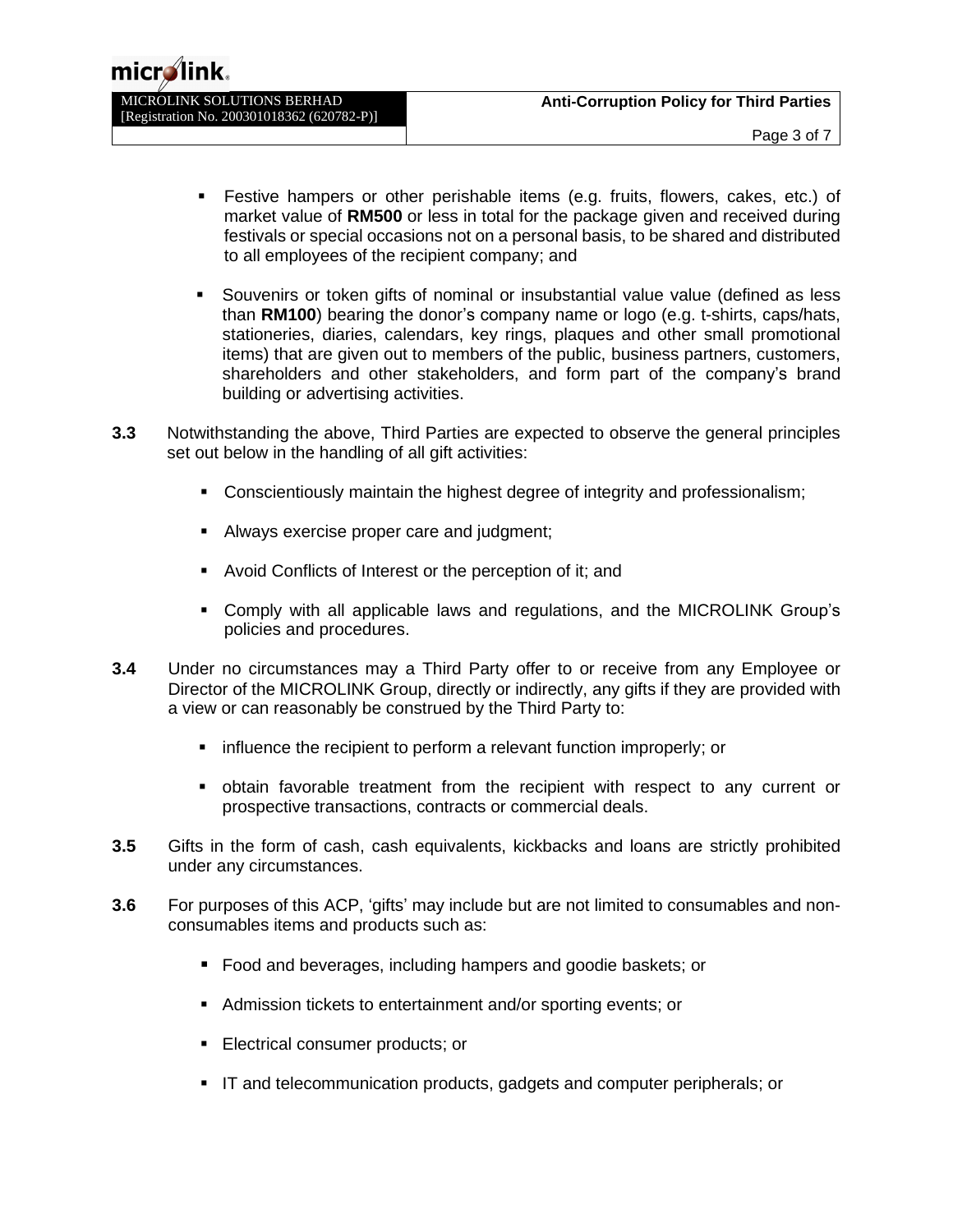| <b>MICROLINK SOLUTIONS BERHAD</b><br>[Registration No. 200301018362 (620782-P)] | <b>Anti-Corruption Policy for Third Parties</b> |
|---------------------------------------------------------------------------------|-------------------------------------------------|
|                                                                                 | Page 4 of 7                                     |

- **EX Souvenirs (such as marketing premiums which may include stationeries, diaries** notepads, key rings, calendars, and promotional items which may include caps/hats, t-shirts, bags); or
- Tokens which include but is not limited to items given as appreciation such as bouquets of flowers, or a memento of an event.

## **4.0 Entertainment and Corporate Hospitality**

## **4.1 Entertainment**

The MICROLINK Group recognises that providing modest entertainment is a legitimate way and a common practice within the business environment to foster good business relationships. As such, eligible Employees and Directors are allowed to offer reasonable acts of hospitality to external clients, and to receive modest level of entertainment provided by Third Parties, as part of business networking to build good business relationships.

Third Parties are, however, strictly prohibited from providing or offering to provide entertainment for the purpose of improperly causing undue influence on any Employees or Directors of the MICROLINK Group, in exchange for some future benefit or result or to induce them to act contrary to the MICROLINK Group's interest. At the same time, under no circumstances may Third Parties or any of their family/household members accept entertainment from any Employees or Directors of the MICROLINK Group, in return for an exercise or non-exercise of their authority or any improper business advantage. Any acts of this nature, whether provided directly or indirectly through an intermediary, may be construed as an act of Bribery and a violation of the general principles of this ACP and anti-Bribery and anti-Corruption laws.

Entertainment may only be offered in conjunction with legitimate business meetings and events endorsed by the MICROLINK Group, and must not be extended to the recipient's family/household members or other invitees.

## **4.2 Corporate Hospitality**

Corporate hospitality is accepted as a valid practice to network and build goodwill in business relationships. For purposes of this ACP, 'corporate hospitality' is defined as corporate events or activities organised by an organisation which involves the entertainment of Third Parties for the benefit of that organisation. Corporate hospitality usually comprises of meals, travel or transportation, accommodation and recreation.

There are no hard and fast rules as to what constitute legitimate vs. illegitimate forms of corporate hospitality. The question is whether there is any intention to influence or that may be perceived to influence the improper outcome of a business decision by providing the corporate hospitality.

The provision and receiving of corporate hospitality would be illegitimate in the following situations: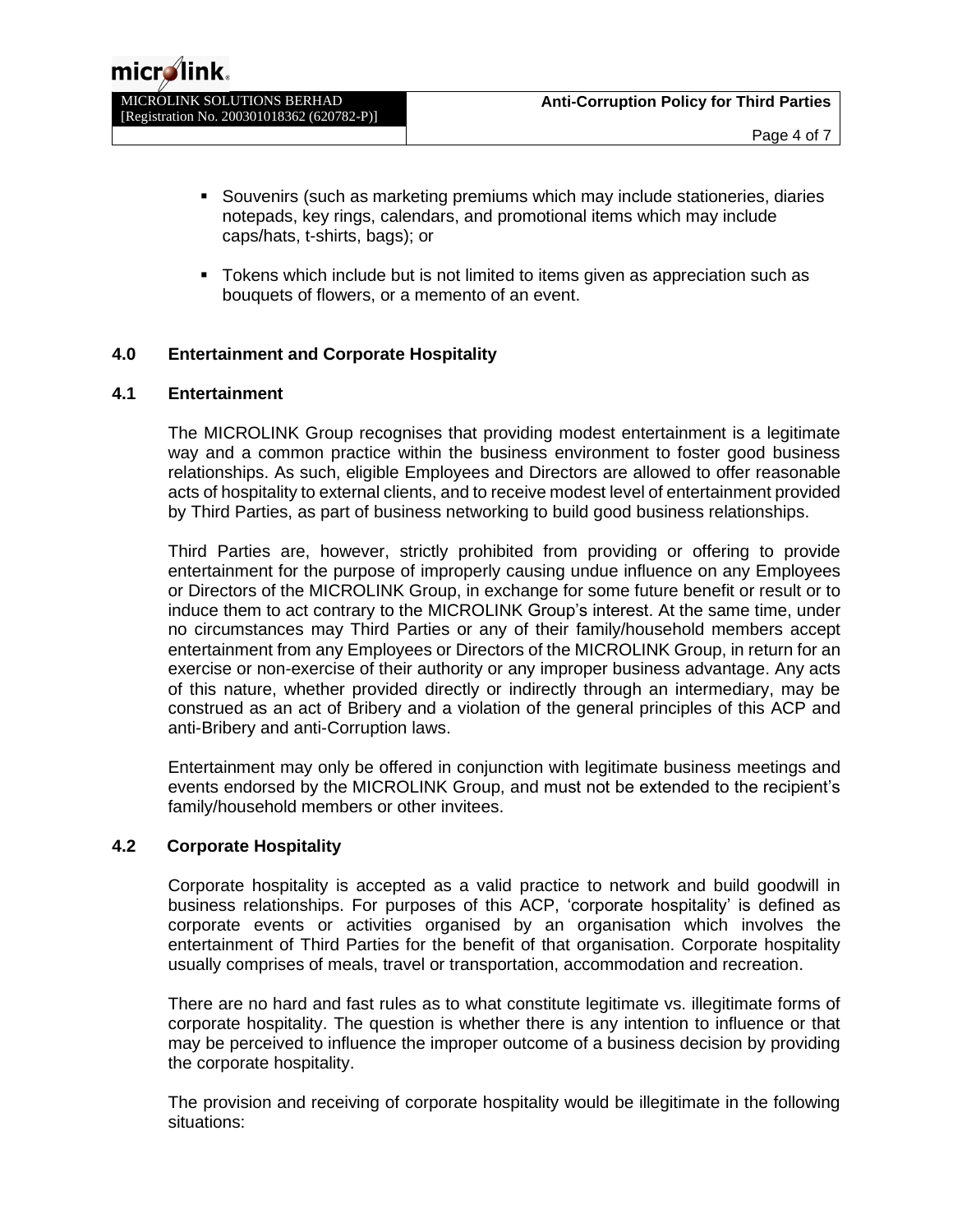# $microlink$

| MICROLINK SOLUTIONS BERHAD<br>[Registration No. 200301018362 (620782-P)] | <b>Anti-Corruption Policy for Third Parties</b> |
|--------------------------------------------------------------------------|-------------------------------------------------|
|                                                                          | Page 5 of 7                                     |

- If it provides an advantage to another person if offered; or
- **.** If it is given with the intention of influencing the recipient to perform a relevant function improperly or obtaining any business advantage in return; or
- **.** If there is knowledge that acceptance of the corporate hospitality would in itself be improper performance.
- **4.3** It is important to bear in mind that this is an area where perception is often regarded as more important than facts. As such, even the appearance of any of the above situations is sufficient reason to reject the receipt of or refuse to provide the corporate hospitality.
- **4.4** Third Parties should always exercise proper care and judgment when providing or receiving entertainment or corporate hospitality to ensure compliance with anti-Bribery and anti-Corruption laws, and to avoid any allegations of impropriety or undue influence.
- **4.5** Third Parties should act in a manner consistent with the following basic principles with regards to all forms of entertainment and corporate hospitality:
	- The entertainment or corporate hospitality must be proportionate and not too excessive. In addition, the entertainment or corporate hospitality must be commensurate with the recipient's official capacity and not be provided to the recipient in his/her personal capacity;
	- The entertainment or corporate hospitality is reasonable and not lavish; and
	- **•** The entertainment or corporate hospitality must be bona fide, whereby the offer and/or provision of the entertainment or corporate hospitality is done with good and legal intentions.

## **5.0 Dealing with Public Officials**

- **5.1** Third Parties are expected to exercise extra caution when dealing with public officials. Providing gift, entertainment or corporate hospitality to public officials or their family/household members is generally considered a 'red flag' situation and should be avoided.
- **5.2** Any gift, entertainment or corporate hospitality to a public official must not be excessive and lavish, and must be commensurate with his/her official designation and not be provided to the public official in his/her personal capacity.
- **5.3** No gift, entertainment or corporate hospitality must be given to public officials on behalf of the MICROLINK Group under any circumstances.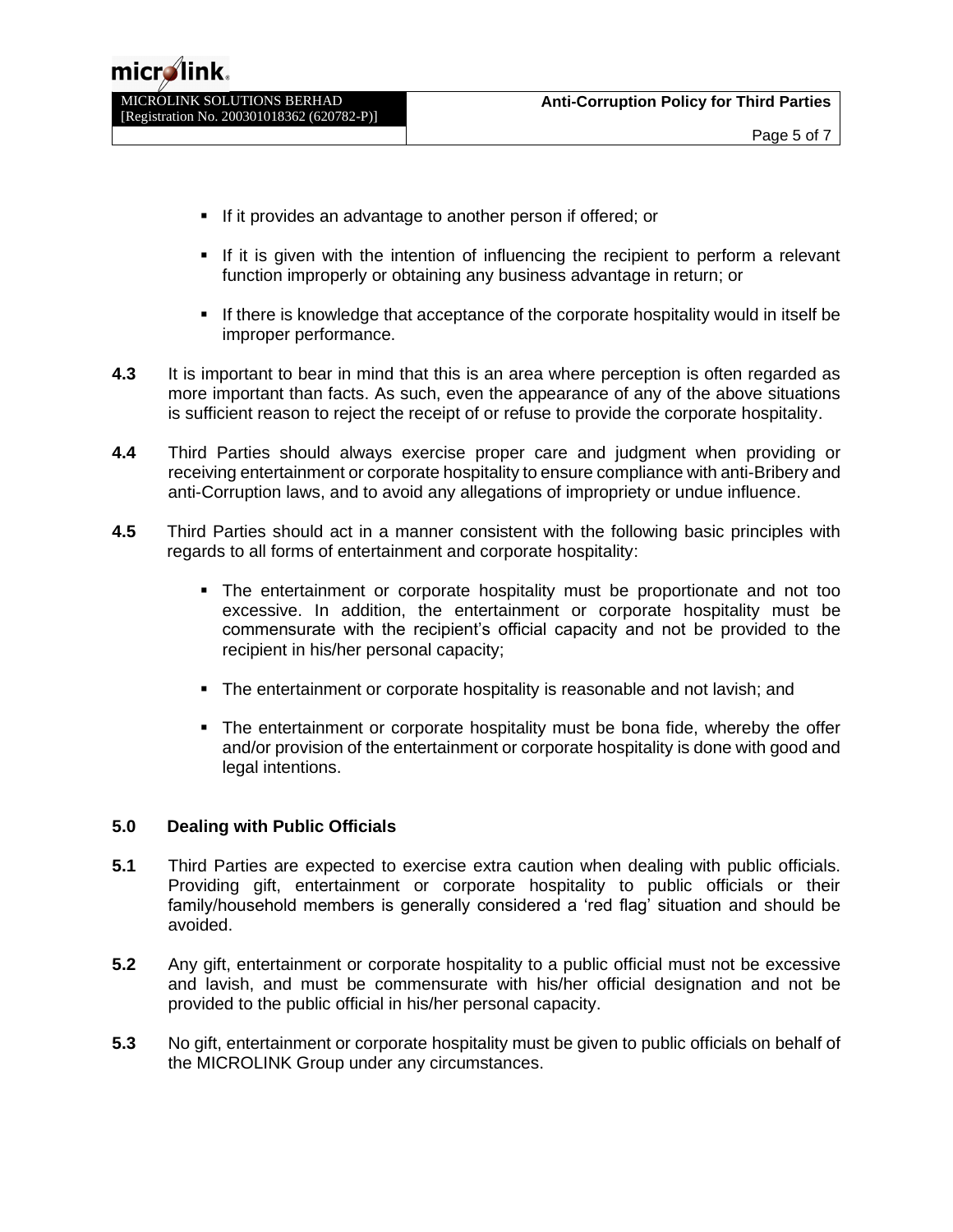## **6.0 Sponsorships and Charitable Donations**

As a responsible corporate citizen, the MICROLINK Group is committed to contributing to the wellbeing of the people and the nation in line with the tenets, missions and values of the Anaho Foundation. However, in accordance with the MICROLINK Group's principles of integrity and transparency, all requests for sponsorships and donations will be carefully examined for legitimacy and compliance with the following:

- It is permitted by applicable laws;
- It is to be made to a well-established organisation with adequate controls to guarantee proper administration of the funds;
- It is not to be used as a means to cover up an undue payment or Bribery, or to fund an illegal activity; and
- It is not to be made to an organisation which is affiliated with a public official or his/her relatives.

## **7.0 Facilitation Payments**

- **7.1** Third Parties must never, directly or indirectly, offer, promise, give, request, accept or receive anything which might reasonably be regarded as a facilitation payment. The reason underlying this prohibition is that facilitation payment is seen as a form of Bribery and Corruption.
- **7.2** Facilitation payments need not involve cash or other financial asset. They include any types of advantage with the intention to expedite an administrative process and/or to influence the recipients in their duties.

#### **8.0 Political Contributions**

The MICROLINK Group does not make or offer monetary or in-kind political contributions to political parties, political party officials or candidates for political office, except in very limited circumstances where such contributions are expressly permitted under the law and is not made with any promise or expectation of favourable treatment in return. The MICROLINK Group expects its Third Parties to similarly abide by this principle.

#### **9.0 Covenants by Third Parties**

All Third Parties agree and covenant with the MICROLINK Group that they will:

■ truthfully declare to the MICROLINK Group in the event they have been found quilty of any Bribery or Corruption related offences, or are subject to any investigation or